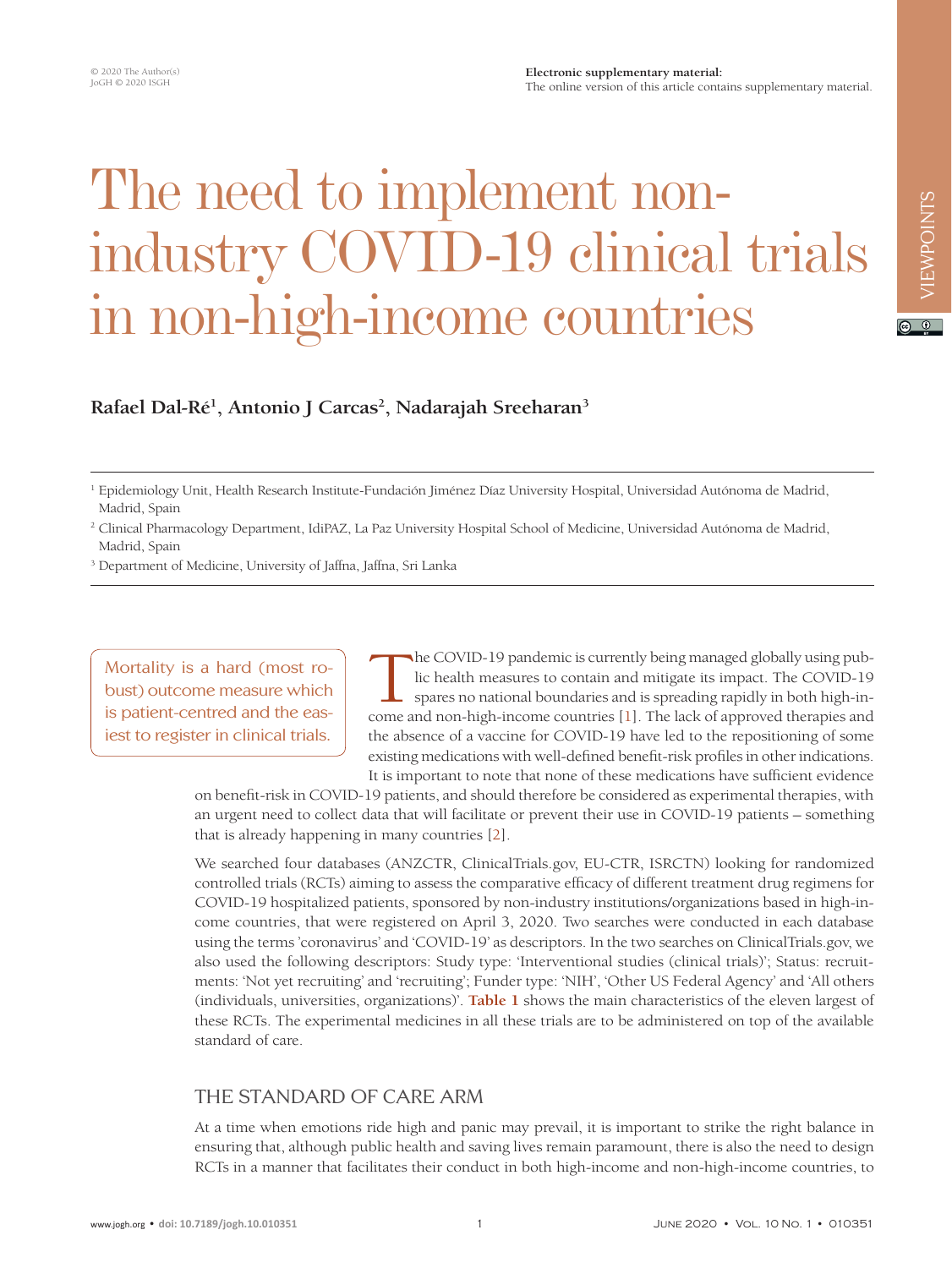<span id="page-1-0"></span>**Table 1.** Largest non-industry randomized controlled trials sponsored by organizations/institutions based on high-income-countries assessing experimental medicines (vs standard of care, with or without placebo) to treat COVID-19 hospitalized patients, that were recruiting or about to start enrollment; trials first registered on ANZCTR, ClinicalTrials.gov, EudraCT (accessed through EU-CTR) or ISRCTN, as of April 3, 2020

| NAME/TRIAL ID                                        | <b>COUNTRY (IES)/SPONSOR</b>                                                                                                                       | <b>TREATMENTST</b>                                                                                             | $\mathbb{N}$     | <b>DESIGN/STATUS</b>                                                                  | <b>PRIMARY OUTCOME MEASURES*</b>                                                                                                                                               |
|------------------------------------------------------|----------------------------------------------------------------------------------------------------------------------------------------------------|----------------------------------------------------------------------------------------------------------------|------------------|---------------------------------------------------------------------------------------|--------------------------------------------------------------------------------------------------------------------------------------------------------------------------------|
| ACT COVID 19/<br>NCT04324463                         | France/Public assistance,<br>Paris Hospitals                                                                                                       | Azithromycin + chloro-<br>quine vs SOC                                                                         | 1500             | 2-arm; parallel;<br>open-label/Not yet<br>recruiting                                  | Inpatients: invasive mechanical<br>ventilation or mortality.<br>Out-patients: hospital<br>admission or death; up to 6<br>weeks post-randomization                              |
| ACTT / NCT04280705,<br>2020-01052-18                 | Denmark, Germany, Japan,<br>Korea, Singapore, Spain,<br>UK, USA/NIAID                                                                              | Remdesivir vs placebo                                                                                          | 572              | 2-arm; adaptive;<br>parallel; dou-<br>ble-blind;<br>placebo-controlled/<br>Recruiting | Percentage of subjects<br>reporting each severity rating<br>on an 8-point ordinal scale<br>(from 1.death to 8.not<br>hospitalized, no limitations on<br>activities); at day 15 |
| COLCOVID /<br>NCT04328480                            | Argentina/ECLA                                                                                                                                     | Colchicine $(\pm$ lopina-<br>vir/ritonavir) vs SOC                                                             | 2500             | 2-arm; parallel;<br>open-label/Not yet<br>recruiting                                  | All-cause mortality, at day 30                                                                                                                                                 |
| CORIMUNO-19 /<br>2020-001246-18                      | France/Public assistance,<br>Paris Hospitals                                                                                                       | Sarilumab iv vs<br>tocilizumab iv vs<br>tocilizumab sc vs SOC                                                  | 1000             | 4-arm; parallel;<br>open-label/<br>Recruiting                                         | Non-ICU patients: Survival<br>without ventilator, at day 14;<br>and WHO progression<br>scale < $or = 5$ , at day 4                                                             |
|                                                      |                                                                                                                                                    |                                                                                                                |                  |                                                                                       | ICU patients: Co-primary<br>endpoints: 1. cumulative<br>incidence of tracheal<br>extubation, at day14; death,<br>and 2. WHO progression scale<br>$>7$ , at day 4               |
| COVID MED /<br>NCT04328012                           | USA/Bassett Healthcare                                                                                                                             | Lopinavir/ritonavir vs<br>hydrochloro-quine vs<br>losartan vs placebo                                          | 4000             | 4-arm; parallel; dou-<br>ble-blind/Not yet<br>recruiting                              | NIAID Covid-19 ordinal<br>severity scale, at day 60                                                                                                                            |
| DISCOVERY / 2020-<br>000936-23,<br>NCT04315948       | Belgium, France, Germany,<br>Luxembourg, the Nether-<br>lands, Spain, Sweden, UK/<br><b>INSERM</b>                                                 | Remdesivir vs<br>Lopinavir/ritona-<br>$vir \pm IFN\beta$ vs<br>hydroxychloroquine vs<br>SOC                    | 3100             | 5-arm <sup>#</sup> ; adaptive;<br>parallel; open-label/<br>Recruiting                 | Clinical status on a 7-point<br>ordinal scale (from 1. not<br>hospitalized, no limitations of<br>activities, to 7. death); at day<br>15                                        |
| ENACOVID / 2020-<br>001301-23,<br>NCT04325633        | France/Public assistance,<br>Paris Hospitals                                                                                                       | Naproxen vs SOC                                                                                                | 584              | 2-arm; parallel;<br>open-label/Not yet<br>recruiting                                  | All-cause mortality, at day 30                                                                                                                                                 |
| <b>HYCOVID / 2020-</b><br>001271-33,<br>NCT04325893  | France/Angers University<br>Hospital                                                                                                               | Hydroxychloroquine<br>vs placebo                                                                               | 1500             | 2-arm; parallel; dou-<br>ble-blind/Not yet<br>recruiting                              | All-cause mortality or the use<br>of intubation and invasive<br>ventilation, at day 14                                                                                         |
| ORCHID /<br>NCT04332991                              | USA/Massachusetts General<br>Hospital                                                                                                              | Hydroxychloroquine<br>vs placebo                                                                               | 510              | 2-arm; parallel; dou-<br>ble-blind/Not yet<br>recruiting                              | Improvement on a 7-point<br>ordinal scale (from 1. Death to<br>7. Not hospitalized, no<br>limitations on activities), at day<br>15                                             |
| RECOVERY / 2020-<br>001113-21, IS-<br>RCTN50189673   | UK/University of Oxford                                                                                                                            | Lopinavir/ritonavir vs<br>dexamethasone vs<br>IFN $\beta$ la vs hydrochlo-<br>roquine § vs SOC                 | 5000             | 5-arml; adaptive;<br>parallel; open-label/<br>Recruiting                              | In-hospital mortality; at day 28<br>post-randomization                                                                                                                         |
| SOLIDARITY / 2020-<br>001366-11, IS-<br>RCTN83971151 | Argentina, Brazil, Canada,<br>Germany, Indonesia, Iran,<br>Norway <sup>q</sup> , Peru, Qatar, South<br>Africa, Spain, Switzerland,<br>Thailand/WHO | Remdesivir vs<br>Lopinavir/ritona-<br>$vir \pm IFN\beta$ -la vs<br>Hydroxychloroquine<br>or chloroquine vs SOC | Thou-<br>sands** | 5-arml; adaptive;<br>parallel; open-label/<br>Not yet recruiting                      | All-cause mortality (at<br>discharge or death)                                                                                                                                 |

ECLA – Latin American clinical trials, Rosario, ICU – intensive care unit, IFNβ1a - interferon beta 1a, INSERM – French National Institute of Health and Medical Research, NIAID – US National Institute of Allergy and Infectious Diseases, SOC – standard of care, WHO – World Health Organization \*Mortality is a secondary outcome measure in ACTT, COVID MED, DISCOVERY and ORCHID. To be included in the table, the trial had to recruit, at least, 250 participants per arm. All RCTs that were described as triple- or quadruple-blind on ClinicalTrials.gov appear in the table as double-blind to be consistent with the EU-CTR terminology that only considers single- and double-blind trials. †All experimental drug treatments and placebos are given on-top of standard of care.

‡It is not clear the number of arms in this trial since it has 4 on the EU-CTR (2020-000936-23; and 3300 participants) and 5 on ClinicalTrials.gov (NCT04315948; and 3100 participants).

§Hydroxychloroquine is mentioned in the EU-CTR and in the participant's information sheet, although not in the study protocol [\[3](#page-3-2)].

‖If one or more drugs is not available or is contraindicated, random allocation will be adjusted between the remaining arms (2:1:1 or 2:1 ratio), as stated in the protocol [[3](#page-3-2)].

¶It is not clear the number of arms that the trial will have in Norway. Thus, in the EU-CTR (2020-000982-18) the trial will assess only remdesivir vs hydroxychloroquine in 443 participants, but on ClinicalTrials.gov (NCT04321616), the trial will assess remdesivir vs hydroxychloroquine vs SOC in 700 participants.

\*\*The ISRCTN registry (ISRCTN83971151) stated 'several' thousands, whereas the EU-CTR (2020-001366-11) stated 100 000 participants (which seems a too high number).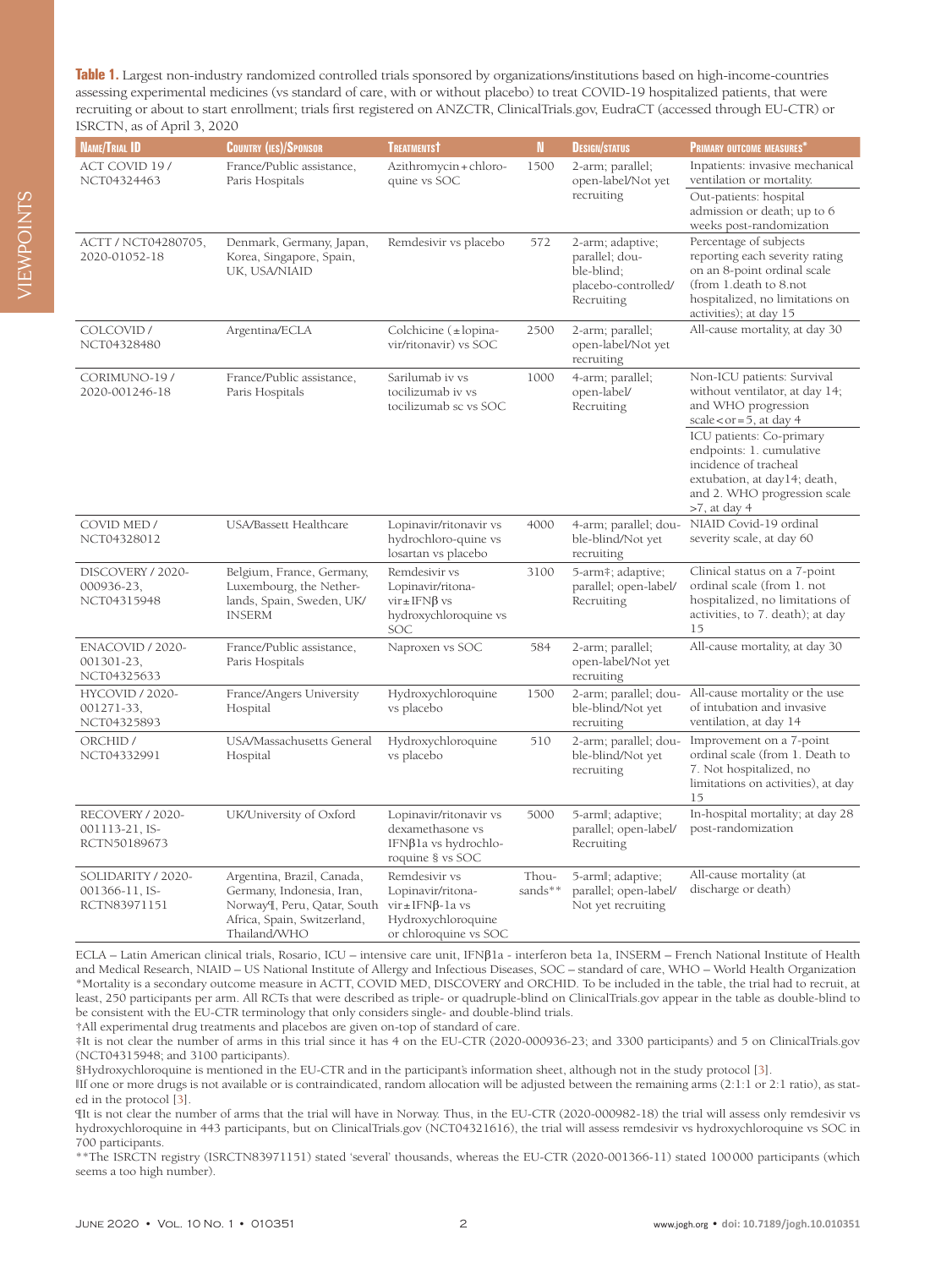Involving sites from non-high-income countries in clinical trials and building their capabilities is a moral and scientific need that will pay-off in future outbreaks.

ultimately ensure global value and relevance. We are concerned that patients in many countries will reject participation in trials with a control arm (receiving only the available standard of care, and placebo in masked trials), since the expectation will be to receive treatment with one of the experimental medicines. The distress that prolonged quarantine commonly produces [[4](#page-3-3)] could be enhanced in a patient on hospitalization with a diagnosis of the COVID-19 infection, who is then invited to participate in a RCT with the chance of not receiving any of the experimental medications when these could be prescribed off-label or received through compassionate use or an expanded access program [\[2](#page-3-1)] by refusing to participate in the trial. The recent FDA approval of hydroxychloroquine sulfate and chloroquine phosphate, though limiting its usage for hospitalized COVID-19 patients when certain conditions are met [[5](#page-3-4)], will further exacerbate this problem even outside the USA. Furthermore, healthcare professionals may be reluctant to get involved in trials in which their patients would receive only the standard of care, especially in sites where the number of severe hospitalized cases is high. All 49 trials found in our search, except eight, have a control arm (Appendix S1 in the **[Online Supplementary Document](#page-3-5)**). The situation is made worse in RECOVERY by the anticipated random allocation ratio of 2:1:1:1, so participants will have a 40% chance of not receiving any experimental medication [\[3\]](#page-3-2). Although we recognize the need for a control arm to enhance the comparative efficacy results of these RCTs, it is also possible that the recruitment into these trials could be jeopardized with inadequate enrolment – albeit how the information regarding the current lack of evidence-based targeted treatments is provided to potential participants by investigators is the key factor to ensuring recruitment. In a pandemic, the critical need to care for current patients should not negatively impact on research that will benefit future patients [[6](#page-3-6)].

### MORTALITY AS PRIMARY OUTCOME MEASURE

Since the mortality rate in hospitalized patients with COVID-19 pneumonia is significant, especially in patients over 60 years of age [[7\]](#page-3-7), we believe that RCTs with mortality as the single primary outcome measure (as is the case in COLCOVID, ENACOVID, SOLIDARITY and RECOVERY) will have the most relevance as death is a) perceived as *the* key patient-centered endpoint; "saving lives" is the foremost message to encourage citizens adherence to the strict social distancing mandate; and b) a hard (most robust) outcome measure, which is the easiest to register especially in non-high-income, but also during pandemics in high-income countries. Assessment of other non-mortality-based outcomes will likely be a problematical exercise due to the extremely difficult and sustained situation of high stress and workload for all healthcare professionals [[8\]](#page-4-0). When the emotional, mental and physical well-being of healthcare professionals is under extreme pressure, confounded by the continuous rotation of physicians and nurses caring for patients, seeking to register other primary and secondary outcome measures, may not only be feasible but also be unfair to the already exhausted healthcare



Photo: From the Jaffna Teaching Hospital, Jaffna; Sri Lanka (used with permission). adverse impact on their well-being.

professionals. Registration of non-mortality outcomes may not be an issue in hospitals with electronic health record systems, which should also be compatible with the central data management processes, something that could be an unsurmountable hurdle in international trials. We believe that even in healthcare systems that implement effective wellness activities to promote the resilience of healthcare professionals during the pandemic [[9](#page-4-1)], the conduct of RCTs should not induce any additional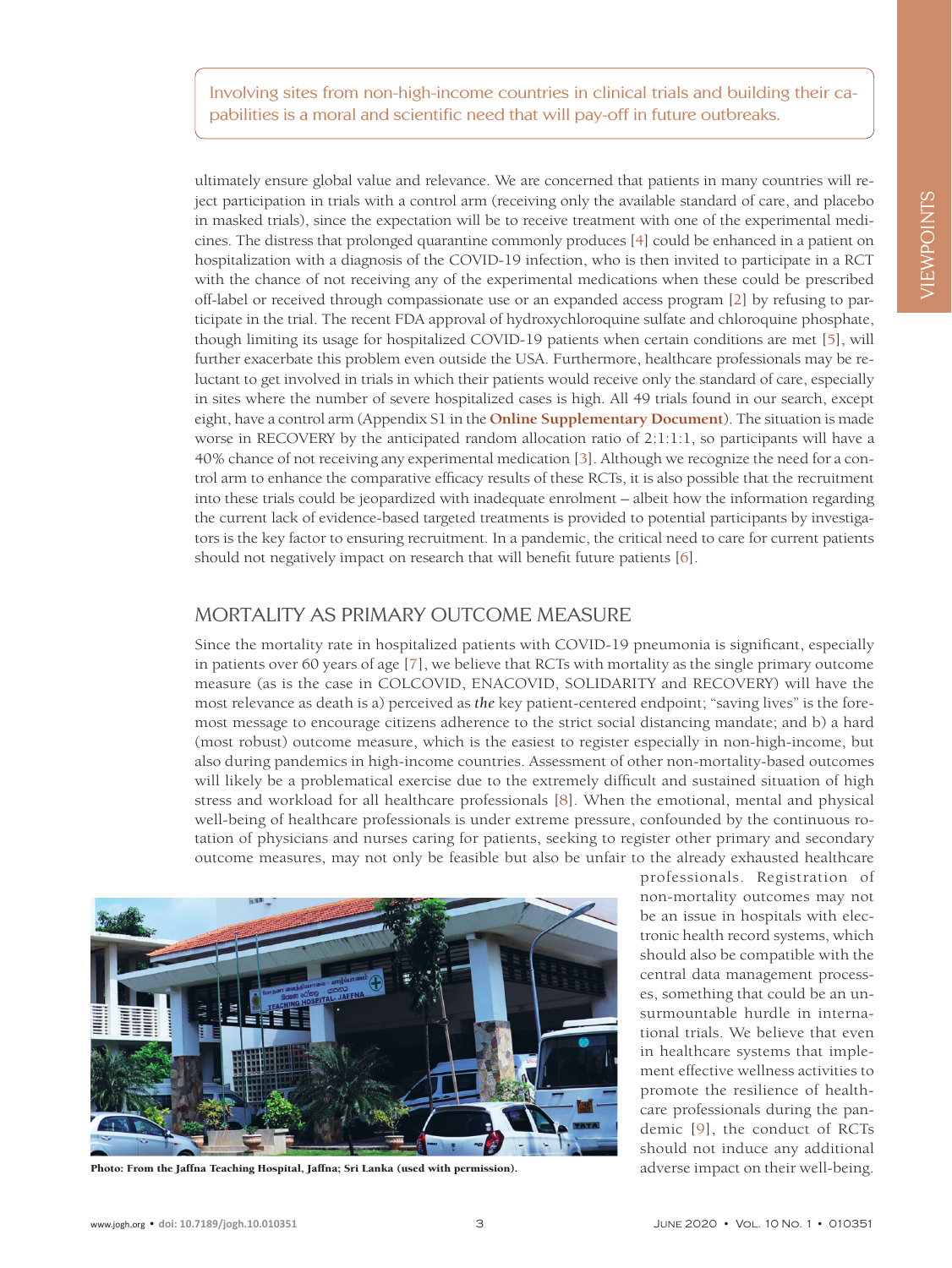Registering only deaths in international RCTs with an adaptive design facilitate the inclusion of sites from non-high-income countries, something essential in a pandemic. However, reaching confident conclusions on mortality, with an expected relatively low rate, will require large sample sizes to provide statistical power. We welcome the approach taken by the WHO in sponsoring SOLIDARITY including the participation of non-high-income countries and encourage additional non-high-income countries and sites to join the trial. The design of SOLIDARITY to allow the comparison of only the locally available medication(s) will further facilitate non-high-income countries participation. Furthermore, the recruitment of 'several' thousands of participants will give us confidence that it could reach relevant conclusions. RECOVERY is also a suitable trial for non-high-income countries, and we encourage the sponsor to allow this expansion. COLCOVID and ENACOVID could also be conducted in non-high-income countries. On the other hand, requesting investigators to describe the clinical status of participants on a 7- or 8-point ordinal scale or the occurrence of cases with invasive mechanical ventilation, as happened in the other seven RCTs of **[Ta](#page-1-0)[ble 1](#page-1-0)**, will be difficult if not impossible in many non-high-income countries.

## EPILOGUE

Most COVID-19 RCTs are being conducted or planned to start in high-income countries and China [[10](#page-4-2)]. As shown in **[Table 1](#page-1-0)**, with reference to hospitalized COVID-19 patients, there are very few large non-industry RCTs assessing experimental medicines sponsored by organizations/institutions based on high-income-countries that could be suitable for non-high-income countries. To ensure the success and future value of the results, large RCTs conducted in non-high-income countries should assess generic medicines with flexible, adaptive designs. Calls for including all countries of only one region in RCTs – as the European Medicine Agency did with EU countries [[11\]](#page-4-3) – are needed but somewhat short-sighted in pandemics. Non-industry sponsors based in high-income countries should always bear in mind that pandemics will only be satisfactorily controlled as a global effort. Involving sites from non-high-income countries in RCTs and building their capabilities is a moral and scientific need that will pay-off in future outbreaks.

**Funding:** This work required no funding.

**Authorship contributions:** RDR conducted the registries search and data collection and wrote the first draft. AJC checked data collection for accuracy. AJC and NS provided comments and edits throughout the drafting process for important intellectual content. All authors approved the final version of the manuscript and are accountable for all aspects included in it.

**Competing interests:** The authors completed the ICMJE Unified Competing Interest form (available upon request from the corresponding author), and declare no conflicts of interest.

<span id="page-3-5"></span>**Additional material**

[Online Supplementary Document](http://jogh.org/documents/issue202001/jogh-10-010351-s001.pdf)

- <span id="page-3-0"></span> 1 World Population Review. Available: <https://worldpopulationreview.com/countries/high-income-countries/>. Accessed: 3 April 2020.
- <span id="page-3-1"></span> 2 Kalil AC. Treating COVID-19 Off-Label Drug Use, Compassionate Use, and Randomized Clinical Trials During Pandemics. JAMA. 2020; Epub ahead of print[. Medline:32208486](https://www.ncbi.nlm.nih.gov/entrez/query.fcgi?cmd=Retrieve&db=PubMed&list_uids=32208486&dopt=Abstract). [doi:10.1001/jama.2020.4742](https://doi.org/10.1001/jama.2020.4742)
- <span id="page-3-2"></span> 3 University of Oxford. RECOVERY. Randomised Evaluation of COVID-19 Therapy. Information for site staff. Available: https://www.recoverytrial.net/professionals. Accessed: 3 April 2020.
- <span id="page-3-3"></span> 4 Brooks SK, Webster RK, Smith LE, Woodland L, Wessely S, Greenberg N, et al. The psychological impact of quarantine and how to reduce it: rapid review of the evidence. Lancet. 2020;395:912-20. [Medline:32112714](https://www.ncbi.nlm.nih.gov/entrez/query.fcgi?cmd=Retrieve&db=PubMed&list_uids=32112714&dopt=Abstract) [doi:10.1016/S0140-](https://doi.org/10.1016/S0140-6736(20)30460-8) [6736\(20\)30460-8](https://doi.org/10.1016/S0140-6736(20)30460-8)
- <span id="page-3-4"></span> 5 Hinton DM. Request for Emergency Use Authorization For Use of Chloroquine Phosphate or Hydroxychloroquine Sulfate Supplied From the Strategic National Stockpile for Treatment of 2019 Coronavirus Disease. Food and Drug Administration. March 28, 2020. Available: https://www.fda.gov/media/136534/download. Accessed: 3 April 2020.
- <span id="page-3-6"></span> 6 Angus DC. Optimizing the trade-off between learning and doing in a pandemic. JAMA. 2020; Epub ahead of print. [Medline:32227198](https://www.ncbi.nlm.nih.gov/entrez/query.fcgi?cmd=Retrieve&db=PubMed&list_uids=32227198&dopt=Abstract) [doi:10.1001/jama.2020.4984](https://doi.org/10.1001/jama.2020.4984)
- <span id="page-3-7"></span> 7 Novel Coronavirus Pneumonia Emergency Response Epidemiology Team. The epidemiological characteristics of an outbreak of 2019 novel coronavirus diseases (COVID-19). China CDC Weekly. 2020;8:113-22.